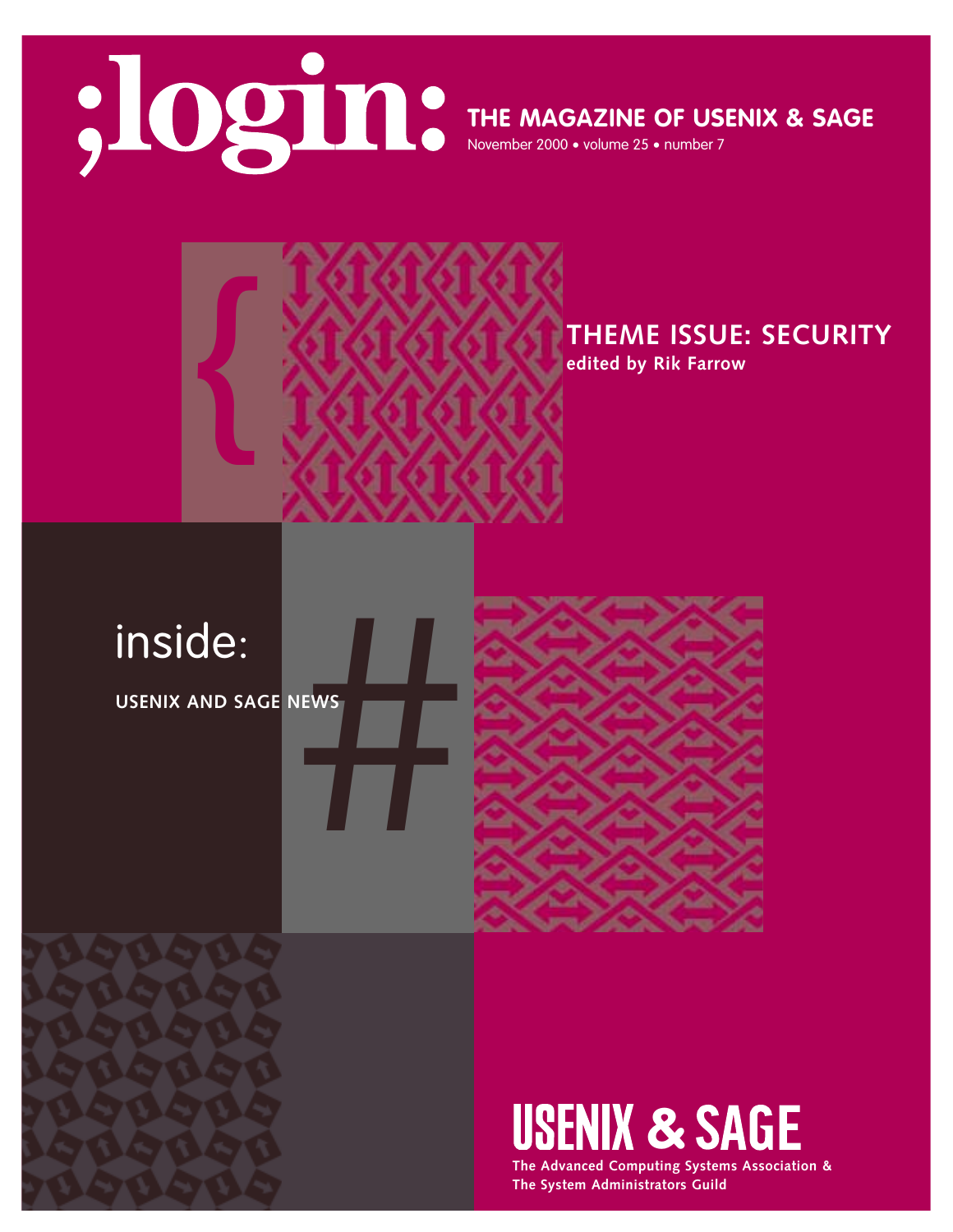# and **SAGE**news

# **Board Meeting Summary**

**by Gale Berkowitz** Deputy Executive Director **and Ellie Young** Executive Director

The following is a summary of some of the actions taken by the USENIX Board of Directors between June and August 2000.

#### **Good Works**

The Board voted to allocate \$50,000 between now and 2001 for two programs sponsored by the Computing Research Association's Committee on the Status of Women in Computing Research. The first project is the Distributed Mentor Project

*[<http://www.cra.org/Activities/craw/dmp/index.html>](http://www.cra.org/Activities/craw/dmp/index.html>,in)*, in which outstanding female undergraduates work with female faculty mentors for a summer of research at the mentors' institutions. The second project is called Collaborative Research Experiences For Women (CREW)

*[<http://www.cra.org/Activities/craw/crew/index.html>](http://www.cra.org/Activities/craw/crew/index.html)*, where students work in collaborative teams with faculty mentors at their home institutions during the academic year.

#### **SAGE**

It was agreed that USENIX and SAGE will work toward coming up with a model that gives greater autonomy to SAGE.

#### **International Affiliate Membership Category**

The USENIX Board of Directors voted to accept a proposal for a second international affiliate membership category. Affiliate members will have all the same membership benefits as an individual member except voting privileges, and will receive access to *;login:* in pdf format through the Affiliate Group's membersonly Web site.

#### **Bylaws and E-voting**

A committee was formed to review the USENIX bylaws and amend them to allow us to conduct elections electronically.

#### **Conferences**

It was agreed that the Windows Systems Symposium will no longer be held and that the calls for papers for other USENIX events should encourage papers from all platforms and operating systems. A system administration of Windows conference might be held depending on support from SAGE and Microsoft.

A file-systems storage conference, chaired by Darrell Long, was approved.

It was agreed that USENIX will cosponsor the International Workshop on Network and Operating Systems Support for Digital Audio and Video (NOSS-DAV).

#### **Press Releases**

Board members were tasked with writing position papers/issuing press releases on the implications of new technologies e.g., electronic voting.

#### **Next Meeting**

The next meeting of the Board of Directors will be held December 5, 2000, in New Orleans, LA.

# **SAGE Elections**

Elections for the SAGE Executive Committee for the 2001-2003 term are coming up soon. For the first time, voting will be conducted electronically. VoteHere.net has been selected to conduct the elections.

To be eligible to vote, you must be a SAGE member on December 1, 2000. Since voting will take place electronically, it is essential that your membership information is up to date, particularly your email address. To vote, you will need your membership number and password.

To verify and update your membership information, please go to:

*[<https://db.usenix.org/membership/update\\_member.html>](https://db.usenix.org/membership/update_member.html)*.

Election notifications and candidates' statements will be available on the SAGE Web site

(*[<http://www.usenix.org/sage/election01/>](http://www.usenix.org/sage/election01/)*) by December 11, 2000.

Notifications and voting instructions will be sent via email to all current SAGE members. For those who choose to not submit their ballots electronically, a paper ballot option will be made available through the voting website.

To find out more about the candidates running for seats on the Executive Committee, please attend the Candidates' Forum being held on December 7, 2000 at LISA in New Orleans. Candidates' statements will also be available through the SAGE website.

This is another great reason to register early for LISA, and be sure that your membership is up to date in time for the elections. The pre-registration discount deadline for LISA is October 27, 2000.

For more information about SAGE governance, please see: *[<http://www.usenix.org/sage/official/>](http://www.usenix.org/sage/official/)*.